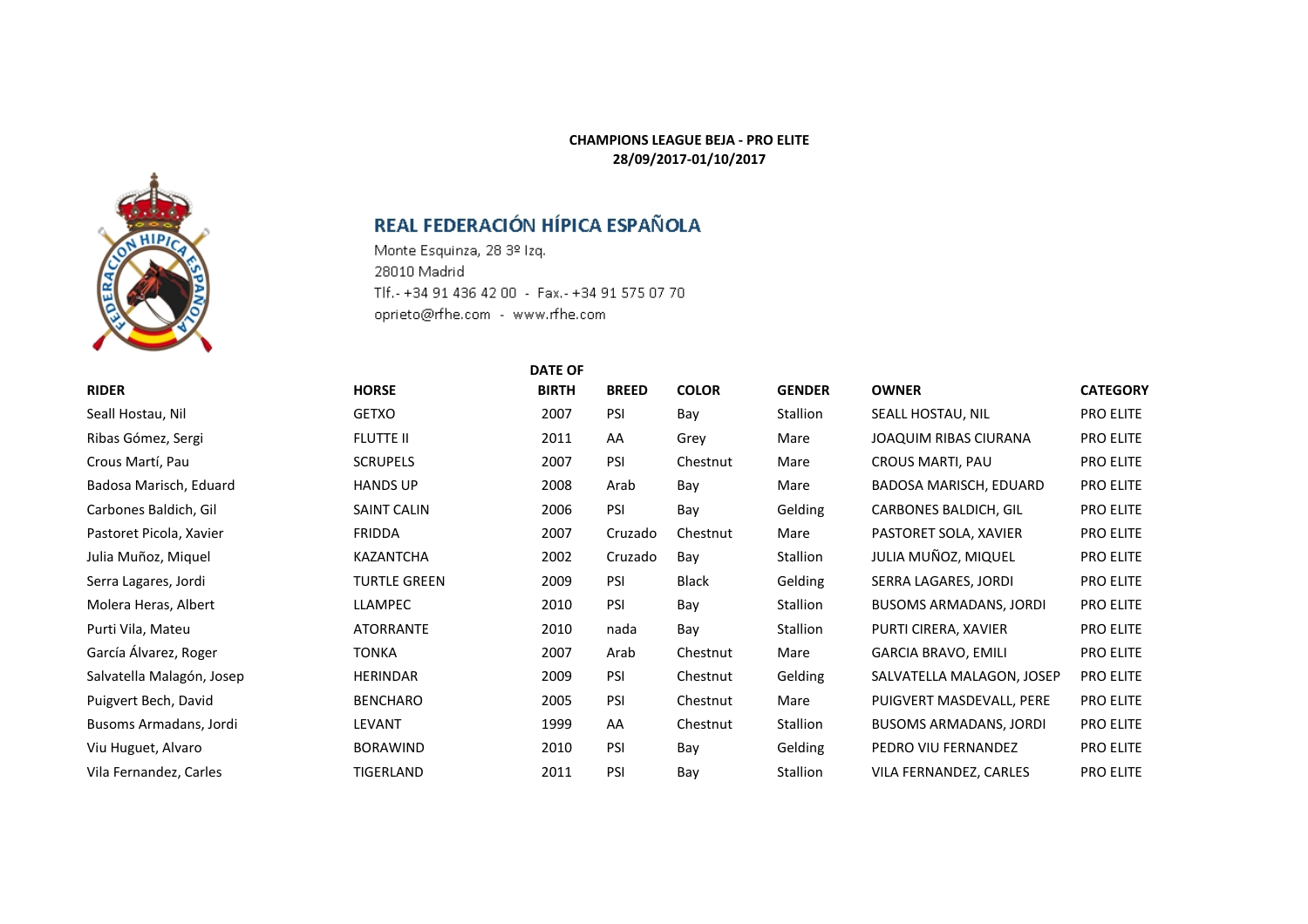### **CHAMPIONS LEAGUE BEJA (POR) - LADIES 28/09/2017-01/10/2017**



# REAL FEDERACIÓN HÍPICA ESPAÑOLA

Monte Esquinza, 28 3º Izq. 28010 Madrid Tlf.- +34 91 436 42 00 - Fax.- +34 91 575 07 70 oprieto@rfhe.com - www.rfhe.com

| <b>RIDER</b>               | <b>HORSE</b>          | <b>DATE OF BIRTH</b> | <b>BREED</b>       | <b>COLOR</b> | <b>GENDER</b> | <b>OWNER</b>                  | <b>CATEGORY</b> |
|----------------------------|-----------------------|----------------------|--------------------|--------------|---------------|-------------------------------|-----------------|
| de Prado Viargues, Marian  | <b>BOMBA</b>          |                      | 2007 Cruzado       | Chestnut     | Gelding       | DAVID ALONSO ESTEVEZ          | <b>LADIES</b>   |
| de Prado Souloumiac, Lucía | AVELLANO              |                      | 2004 Indeterminada | Chestnut     | Gelding       | <b>JULIO PIERRAD REQUEJO</b>  | <b>LADIES</b>   |
| Oller Sentis, Georgina     | <b>KROLL</b>          |                      | 2006 PSI           | Chestnut     | Stallion      | <b>GEORGINA OLLER SENTIS</b>  | <b>LADIES</b>   |
| Valencia Gorriz, Irene     | SALADIN (ASGARD)      |                      | 2009 PSI           | Bay          | Gelding       | <b>VALENCIA GORRIZ, IRENE</b> | <b>LADIES</b>   |
| Landesa Piñeiro, Laura     | KARATOYA              |                      | 2004 Cruzado       | Bay          | Mare          | LAURA LANDESA PIÑEIRO         | <b>LADIES</b>   |
| Oller Sentis, Alejandra    | <b>CHIRIVITO (FR)</b> |                      | 2008 PSI           | Chestnut     | Gelding       | OLLER SENTIS, ALEJANDRA       | <b>LADIES</b>   |
| Purti Vila, Clara          | <b>PRIED</b>          |                      | 2010 PSI           | Bay          | Gelding       | <b>BUSOMS ARMADANS, JORDI</b> | <b>LADIES</b>   |
| Pereda González, Blanca    | <b>CHISPA</b>         |                      | 2006 AA            | Bay          | Gelding       | AITOR ARANGO BARBOSA          | <b>LADIES</b>   |
| de Prado Souloumiac, Alba  | ZEQA                  |                      | 1997 AA            | Bay          | Stallion      | JAVIER DE PRADO GAIRAUD       | <b>LADIES</b>   |
| Durantez Martín, Blanca    | XUENLAI D' AMOUR      |                      | 2003 Indeterminada | Grev         | Gelding       | HUGO DE PRADO SOULOUMIAC      | <b>LADIES</b>   |
|                            |                       |                      |                    |              |               |                               |                 |